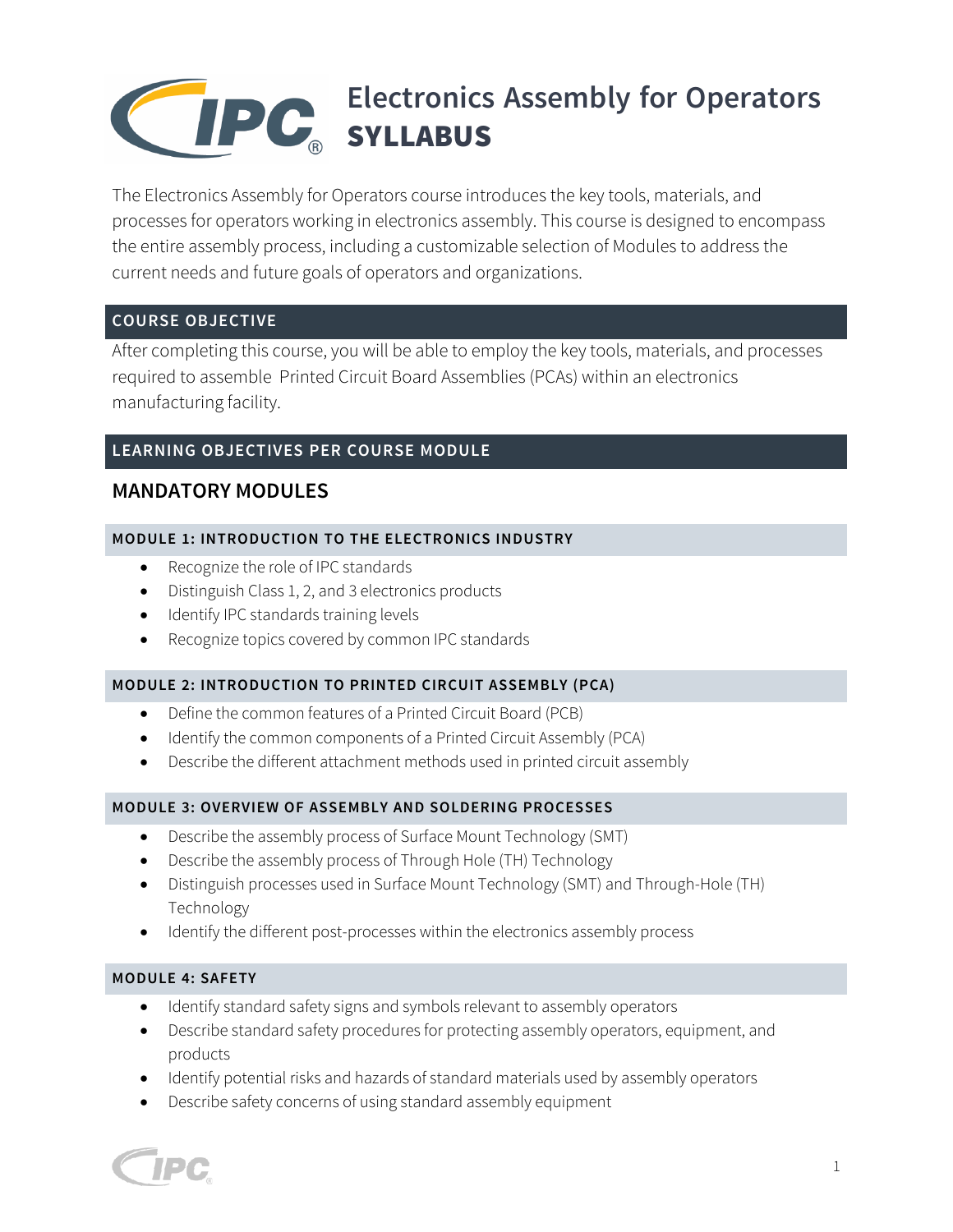#### **MODULE 5: ESD & PRODUCT HANDLING**

- Identify the cause and concerns of electrostatic discharge (ESD) in electronics assembly
- Demonstrate the function of personal grounding and static control devices
- Demonstrate proper handling procedures for PCBs and PCAs
- Describe cause and prevention of foreign object debris (FOD)

#### **MODULE 6: COMPONENT IDENTIFICATION**

- Identify types of components used in electronic assemblies
- Distinguish between component polarity and orientation
- Differentiate between wires, cables, and harnesses
- Identify types of terminals used in electronic assemblies
- Identify types of hardware used in electronic assemblies

#### **MODULE 7: DRAWINGS, SPECIFICATIONS & MEASUREMENTS**

- Explain how the Bill of Materials (BOM) is used in the assembly process
- Explain how assembly drawings are used in the assembly process
- Identify common measurement tools and symbols used in the assembly process

#### **MODULE 8: BASIC PCB/PCA DEFECTS**

- Define quality in electronics manufacturing
- Recall different quality conditions specified in IPC-A-610 and IPC-A-600
- Identify PCB and PCA defects according to IPC standards
- Use quality condition criteria to determine component acceptability

#### **MODULE 9: IPC STANDARDS**

- Define IPC standards in reference to the electronic manufacturing industry
- Identify the most common IPC standards relevant to assembly operators
- Compare IPC Certification programs with IPC Certificate programs

#### **FINAL EXAM FOR MANDATORY MODULES 1-9**

Participants must complete the Final Exam for Modules 1 through 9 with a passing score of 80% to access and download their Qualified IPC Assembly Operator Certificate. Students may attempt the exam up to three (3) times. Please note that a third and final attempt is permitted after 24 hours of the second attempt.

# Make sure to re-download your updated certificate if you complete optional modules at a later date.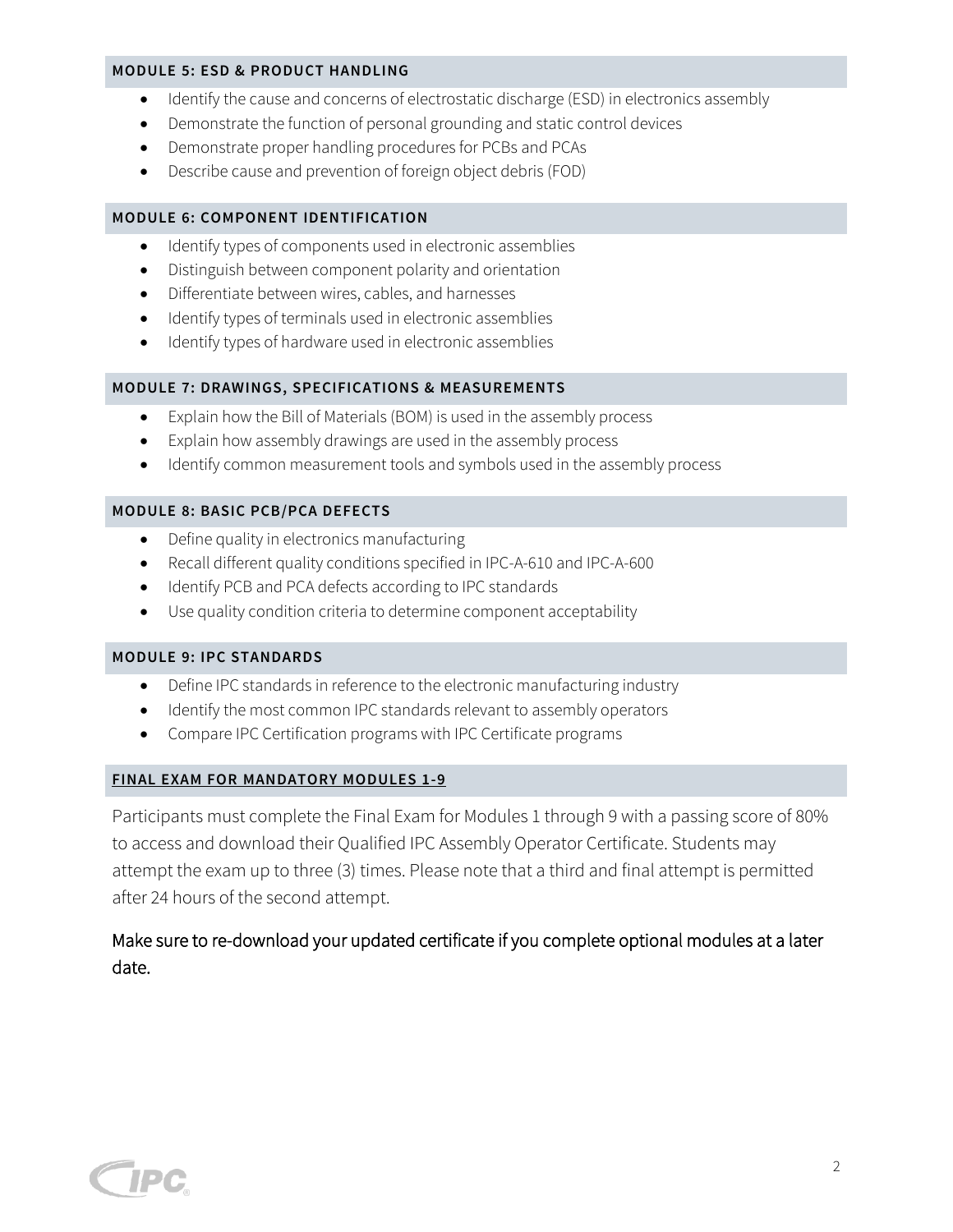# **OPTIONAL MODULES**

### **MODULE 10: INTRODUCTION TO HAND SOLDERING**

- Explain the function of common hand soldering tools, equipment, and materials
- Identify best practices and methods for hand soldering
- Identify common hand soldering defects and soldering anomalies

#### **MODULE 11: SURFACE MOUNT TECHNOLOGY**

- Identify tools and materials used in surface mount technology (SMT) assembly process
- Describe steps in surface mount technology (SMT) assembly process
- Define the reflow soldering process for SMT assemblies
- Identify the cause and types of SMT defects within the soldering process

#### **MODULE 12: THROUGH-HOLE TECHNOLOGY**

- Describe the process and properties of through-hole (TH) technology
- Identify common through-hole insertion methods, tools, and machines
- Identify common through-hole assembly defects

#### **MODULE 13: WIRE AND CABLE PREPARATION**

- Identify characteristics of wire and cables used in electronics industry
- Recognize steps in wire preparation
- Identify inspection criteria for cutting, stripping, and tinning wire

#### **MODULE 14: WIRES & TERMINALS TECHNOLOGY**

- Identify types of wire terminations
- Differentiate between methods of connecting wires to terminals
- Differentiate between acceptable and defect soldered and crimped terminations

#### **MODULE 15: CABLES AND HARNESS TECHNOLOGY**

- Identify types of connectors used in wire harness technology
- Distinguish methods of connectorization
- Distinguish methods for making and evaluating wire splices
- Describe the wire harness assembly process

#### **MODULE 16: HARDWARE**

- Identify tools used in electronics assembly
- Recognize hardware and other materials used in electronics assembly
- Differentiate between acceptable and defect conditions of installed hardware and materials

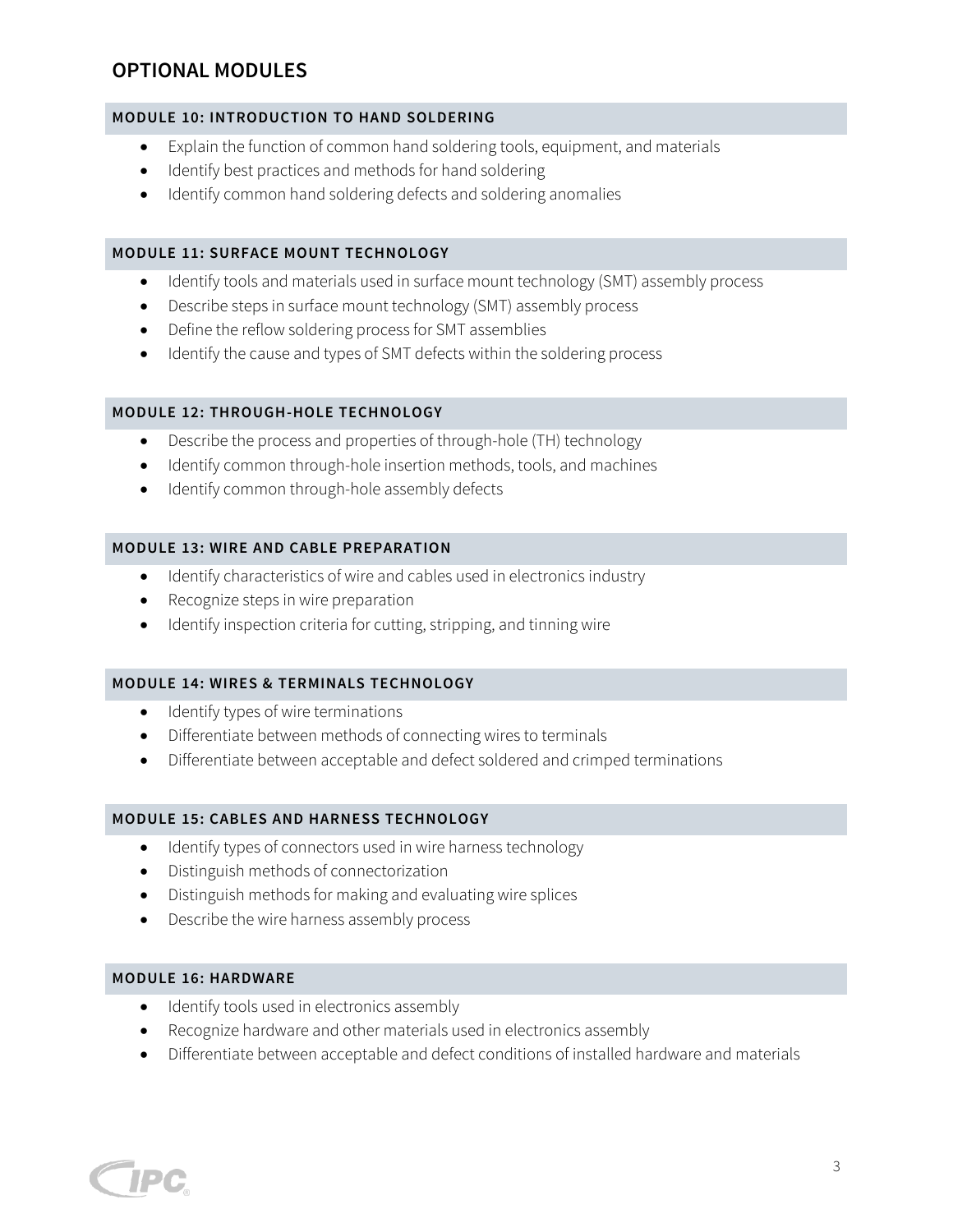#### **MODULE 17: CONFORMAL COATING**

- Identify equipment, tools, and materials used in conformal coating
- Explain steps in conformal coating process
- Classify causes and characteristics of conformal coating defects

#### **MODULE 18: PRESS FIT**

- Identify tools, equipment, and materials used in press-fit insertion
- Describe steps in the press-fit insertion process
- Identify common press-fit insertion defects

### **COURSE RESOURSES**

Everything you need to successfully complete the Electronics Assembly for Operators course is included and available on the IPC EDGE Learning Management System.

# **MODULE COMPONENTS AND REQUIREMENTS**

The Electronics Assembly for Operators program provides engaging videos, activities, and quizzes designed to help you learn, remember, and apply the knowledge and skills you will need to excel as an electronics assembly operator. Each module is composed of the components described in Table 1.

# Table 1. Module Components and Description

| Module Component       | Description                                                                                                                                                                                                                         |
|------------------------|-------------------------------------------------------------------------------------------------------------------------------------------------------------------------------------------------------------------------------------|
| Module Pre-Quiz        | Short (3 to 5-questions) quiz designed to help you identify what you know<br>and what you still need to learn                                                                                                                       |
| <b>Module Sections</b> | "Bite-sized" segments of text, videos, graphics, and activities that explain<br>the key points of the Module content and provide opportunities for you to<br>think about how you would apply electronics assembly processes at work |
| Module Post-Quiz       | Five to 10-question quiz designed to help you confirm what you know,<br>identify areas that still need work.                                                                                                                        |

### **STUDY TIPS**

1. **Use the Learning Objectives**. Refer to the Module learning objectives often.

Why? Keeping the learning objectives fresh in your mind supports your ability to stay focused on those aspects of the training that will help you achieve the learning goals for the Module.

2. **Quiz yourself.** After you complete a Module, ask yourself questions such as: *What are the key ideas? What terms or ideas are new to me? How do these ideas relate to what I already know?* Then, check the Module content to see how well you did.

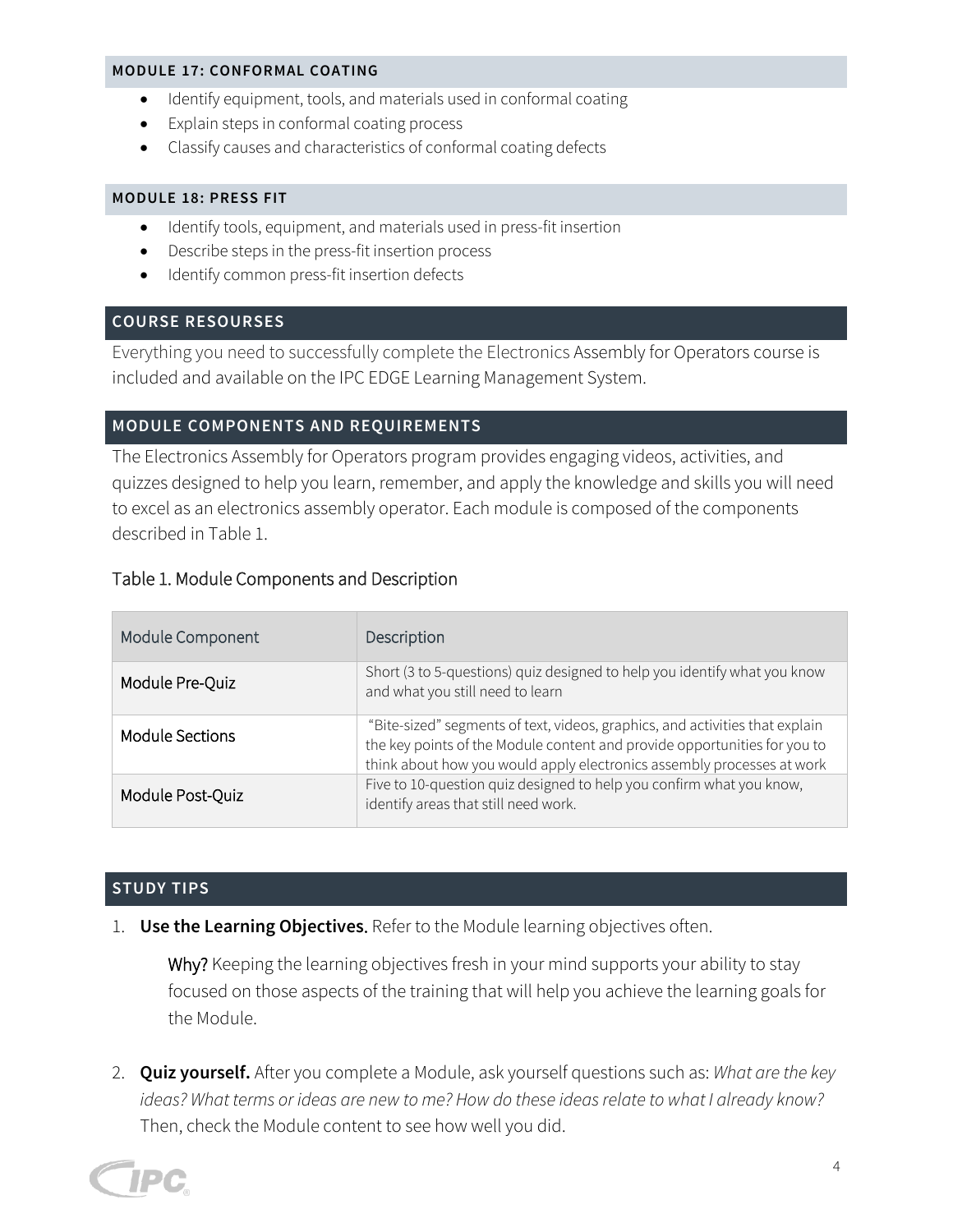Why? Quizzing yourself allows you to identify what you *really* know and what you still need to work on.

3. **Quiz yourself periodically.** After you engage with the Module content, quiz yourself and review your answers. Wait a couple of days and quiz yourself again without first reviewing the material.

Why? Regular self-quizzes help you connect the content to what you already know and what you've thought about since you first learned that content. Tying the content to these other bits of knowledge in your brain makes it easier to recall when you need to apply it on the job later. Research also shows that the effort required to recall what you've learned entrenches it more firmly into your long-term memory than if you were to re-read or highlight the same material.

4. **Mix it up.** When you quiz yourself, mix in topics or questions from different Modules. Online or homemade flashcards can make this fun. Just remember to keep the cards you get right in the rotation even if they appear less often.

Why? It may be more difficult than practicing one subject at a time, but mixed practice has two distinct advantages. First, because it is more complex and requires more effort, mixed practice more effectively stores the content in your long-term memory. Practicing a lot of the same thing often makes you feel like you've mastered the content, but it's quickly forgotten because you are relying on your short-term memory. Second, in reallife you often have to deal with different types of problems in no particular order. In other words, to be successful, it's better to practice like you play—or work!

5. **Express it in your own words.** Explain the new content to somebody in your own words, or write a summary of each Module, adding images and examples that help you better understand and remember the content.

Why? Learning, which is *acquiring knowledge and skills that are easily retrieved from memory so you can address problems and opportunities*, is very much about connecting new stuff to the older stuff already stored in your memory. Therefore, learning the same topic will be a little different for everybody because each one of us is connecting the new knowledge to different old knowledge. In other words, the most durable kind of learning happens when you connect new content with objects, people, and experiences that are meaningful to *you*. One of the most effective ways to do that is to express newly learned material in your own words.

6. **Dive in.** Read the Module learning objectives, then try to explain the key ideas. How do these ideas relate to what you already know?

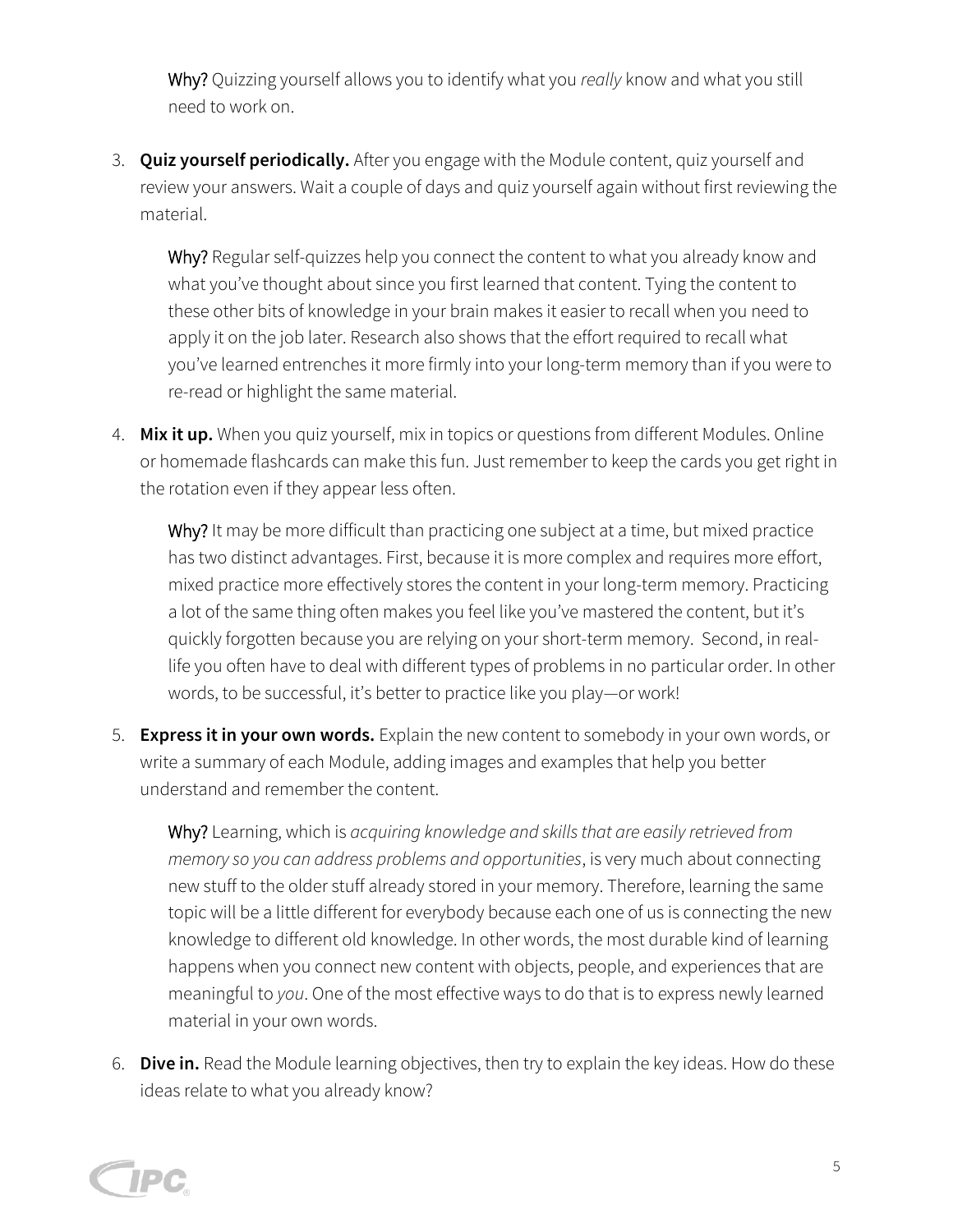Why? It may seem silly to try to answer a question or solve a problem before being taught how, but you are much more likely to learn and remember the solution if you try to work your way through it first. In fact, a wide range of experts, from farmers and mechanics to physicists and mathematicians, have sought their answers through a mixture of dogged research and trial and error. Trying to figure something out before you know too much about it puts all your past knowledge to work in search of answers, heightening your awareness of what you do and do not know about the topic at hand. When you hit on those answers, the new knowledge easily and firmly connects to the related concepts and experiences in your memory because you have been actively remembering them. Even if you are not right on every count, the effort will have primed your brain to find, learn, remember, and recall the Module content that is new to you.

7. **Take time to think about it.** While doing some routine task like walking the dog, jogging, or washing the dishes, take a few minutes to think about a recent learning experience. *What are the main ideas and how do they relate to my work? Can I apply what I've learned to improve my job performance?* If you've already tried to apply what you've learned at work, ask what went well and what went poorly. What do you need to learn or do to get better results the next time?

Why? Thinking about how your past experiences and current knowhow relate to what you've recently learned helps to connect and store this new knowledge in your long-term memory so that it is easy to recall when needed. Considering how well you learn something or how well you apply that learning at work will help you identify effective learning and workplace strategies. Think about an especially successful learning or work experience. What was different about those experiences? How can you take what worked and apply it to this situation?

8. **Limit your study time.** Work through relatively small amounts of information in 20- or 30 minute sittings rather than long, continuous study sessions.

Why? Our brains can only process so much information at a time. Learning is more effective when you give your brain a little time to sort and transfer information from working memory to long-term memory. If you take on too much at a time, or proceed too quickly, you may overload your working memory and forget important parts of the content before they are committed to your long-term memory.

9. **Sleep.** Be sure to get the right amount of sleep. You may be able to function with less, but most healthy adults should get between 7 and 9 hours of sleep each night. Teens and children require more.

Why? Your brain uses down time to sort through the day's input, dumping the unnecessary bits and integrating newly learned material with what we already know. While you sleep, the rest of your body goes about repairing tissue, generating new cells,

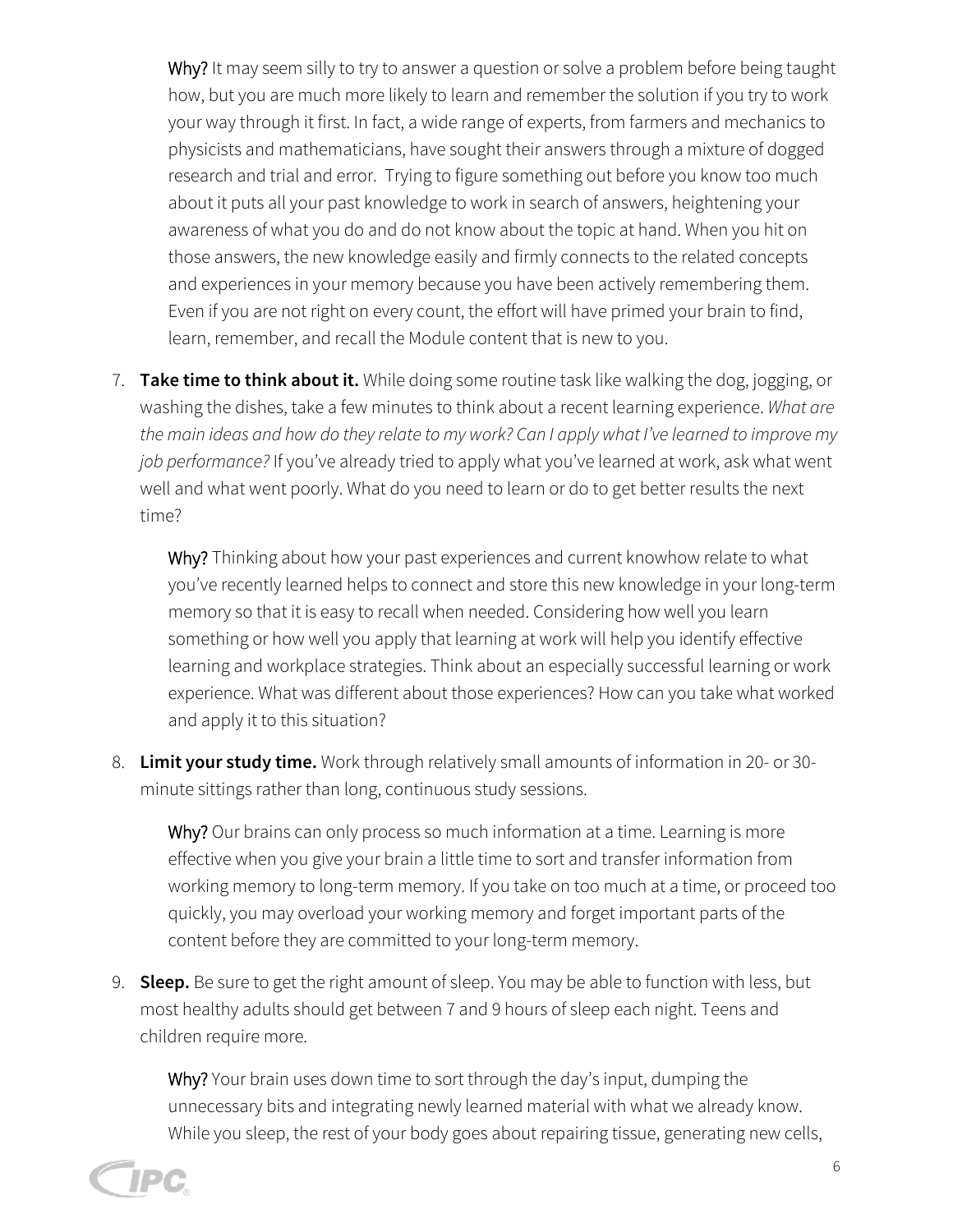and eliminating toxins. Research shows that healthy sleeping habits lead to improved mood, weight loss, increased ability to learn and retain information, and better performance.

- 10. **Cut out distractions.** Set aside your smartphone, and resist answering emails, surfing the Net for your next purchase, or checking in on your Facebook page.
- 11. **Focus on one thing at a time.** Effective multitasking is a widespread myth. Research shows that multitaskers had a very difficult time sorting through irrelevant material and were outperformed by more singularly focused people across many different measures.

Why? Aside from compromising the quality of your work, distractions and multitasking take a big bite out of the limited amount of time you have to get things done. Every time you switch tasks, you waste time getting yourself started on the new task and restarting the one you stopped. Research shows that task switching can eat up to 25% of your time depending on the complexity of the tasks. Twenty-five percent represents 10 hours of a 40-hour work week!

12. **Believe in yourself.** It's important to realize that you can literally increase your brain power and become an expert at whatever you put your mind to. You are not stuck with some finite amount of intellectual ability at birth. In other words, if you think you can or think you can't, you're right.

Why? Research has proven that the human brain is malleable. It grows new and faster connections through the effort of learning. If you feel that you are "bad" at something like math or gardening, you can become much better with deliberate and persistent study and practice. If you haven't had much success until now, you may have been using poor study strategies. For example, extensive research has shown that multiple re-readings in close succession, highlighting, and continually poring over notes are time-consuming strategies that yield poor results at the cost of the more effective strategies described here. However, it's important that you adjust your mindset to truly take these facts into account. A learning setback is not a result of limited intelligence. It simply means that you may have to change strategies, increase focus, get creative, or work harder. It's also important to remember that learning things in a permanent and easily retrievable way requires effort.

The authors of *Make It Stick: The Science of Successful Learning* describe how the effort you put into the study strategies described above lead to meaningful learning:

Effortful recall of learning…requires that you "reload" or reconstruct the components of the skill or material anew from long-term memory rather than mindlessly repeating them from memory. During this focused, effortful recall, the learning is made pliable again: the most salient aspects of it become clearer, and